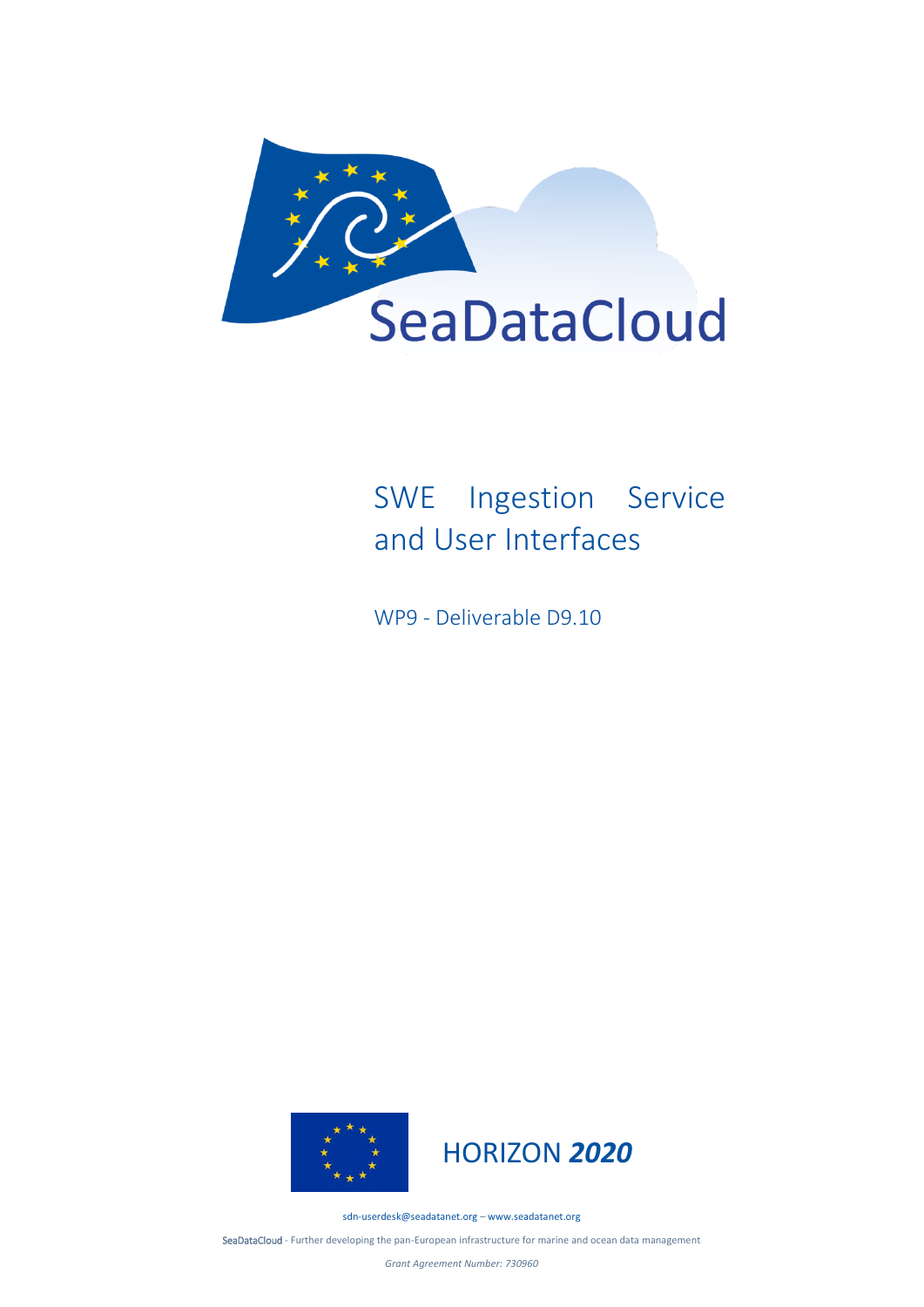| <b>SWE Ingestion Service and User Interfaces</b><br>D <sub>9.10</sub><br>Long title<br><b>SWE Ingestion Service and User Interfaces</b><br>Short description |
|--------------------------------------------------------------------------------------------------------------------------------------------------------------|
|                                                                                                                                                              |
|                                                                                                                                                              |
|                                                                                                                                                              |
|                                                                                                                                                              |
| This deliverable describes the development tasks performed during the implementation of the<br>SWE Ingestion Service and its user interface.                 |
| Author<br>Working group                                                                                                                                      |
| Simon Jirka, Christian Autermann, Arne de<br>WP 9<br>Wall, Carsten Hollmann, Eike Hinderk<br>Jürrens, Maurin Radtke, Matthes Rieke, Jan<br>Schulte           |
| <b>Dissemination</b><br>Copyright terms                                                                                                                      |
| Public                                                                                                                                                       |

#### History

| Version | Authors                                                                                                                                         | Date       | Comments                                                      |
|---------|-------------------------------------------------------------------------------------------------------------------------------------------------|------------|---------------------------------------------------------------|
| 1.0     | Simon Jirka<br>Christian Autermann<br>Arne de Wall<br>Carsten Hollmann<br>Eike Hinderk Jürrens<br>Maurin Radtke<br>Matthes Rieke<br>Jan Schulte | 30/05/2018 | Version submitted to the<br>project coordinator for<br>review |
| 1.1     | Dick Schaap                                                                                                                                     | 31/05/2018 | Reviewed and technically<br>accepted                          |



[sdn-userdesk@seadatanet.org](mailto:sdn-userdesk@seadatanet.org) – [www.seadatanet.org](http://www.seadatanet.org/)

SeaDataCloud - Further developing the pan-European infrastructure for marine and ocean data management

*Grant Agreement Number: 730960* 2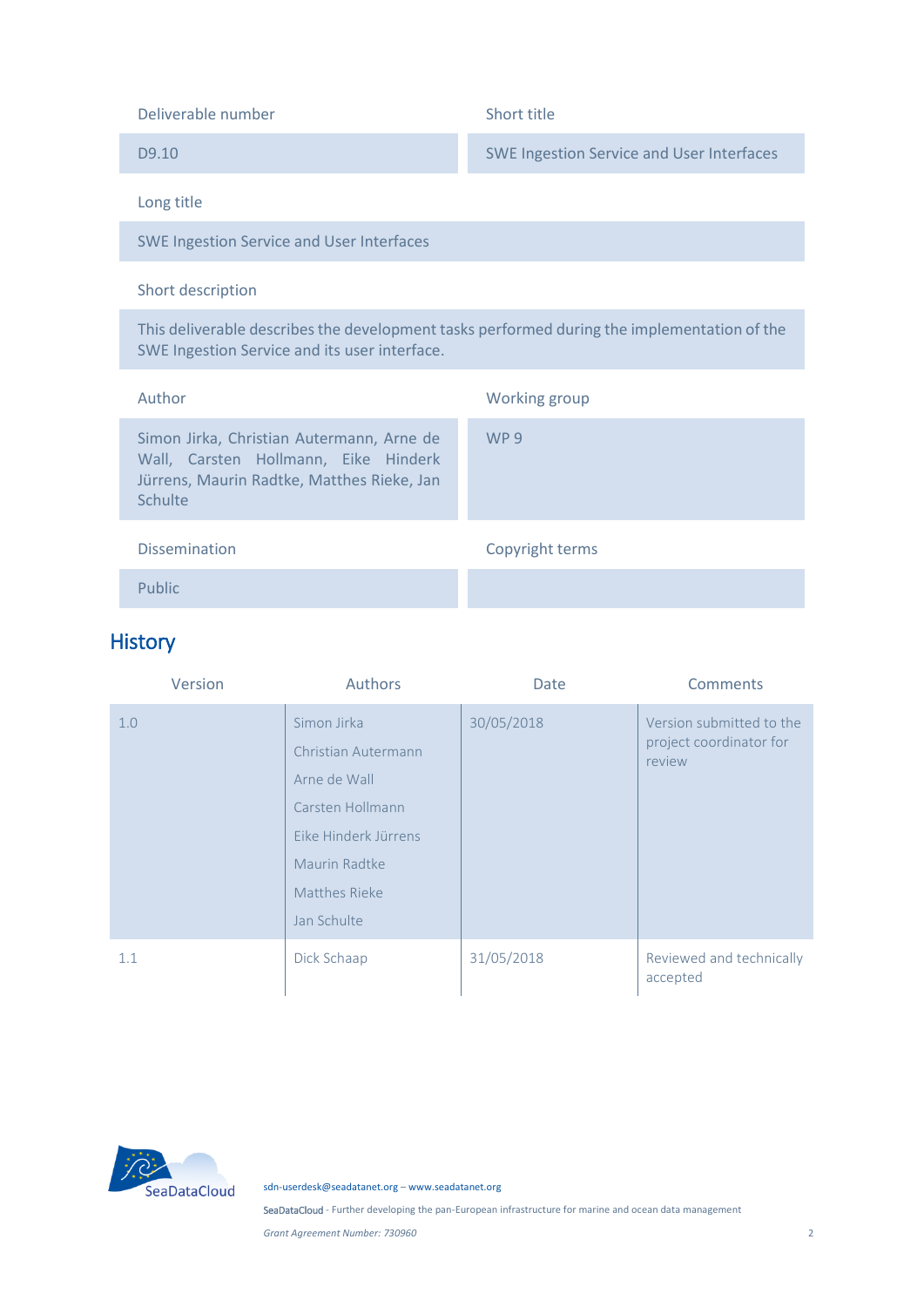## Table of contents



sdn-userdesk@seadatanet.org - www.seadatanet.org

SeaDataCloud - Further developing the pan-European infrastructure for marine and ocean data management

Grant Agreement Number: 730960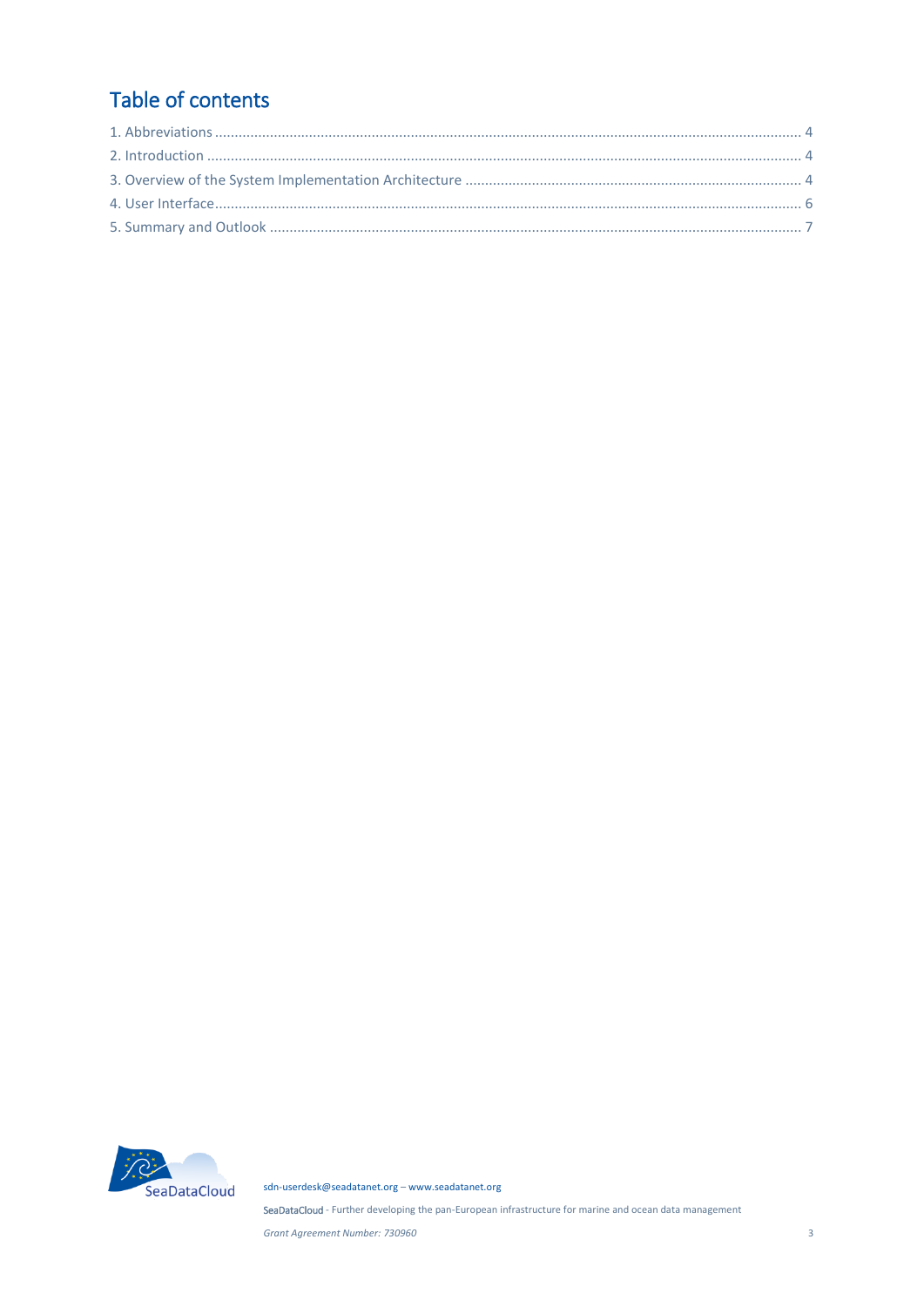# <span id="page-3-0"></span>**1. Abbreviations**

| <b>CSV</b>     | <b>Comma-separated Values</b>                          |
|----------------|--------------------------------------------------------|
| <b>FTP</b>     | <b>File Transfer Protocol</b>                          |
| <b>MQTT</b>    | <b>Message Queue Telemetry Transport</b>               |
| <b>O&amp;M</b> | <b>Observations and Measurements</b>                   |
| <b>OGC</b>     | <b>Open Geospatial Consortium</b>                      |
| <b>SFISI</b>   | Smart Electronic Interface for Sensor Interoperability |
| SensorML       | Sensor Model Language                                  |
| SOS            | <b>Sensor Observation Service</b>                      |
| <b>SWF</b>     | Sensor Web Enablement                                  |

# <span id="page-3-1"></span>**2. Introduction**

This document describes the implementation of the SeaDataCloud SWE Ingestion Service. The aim of this component is to support sensor operators, researchers and data owners during the publication of collected marine observation data. A more detailed specification of this component is available as part of the SeaDataCloud deliverable D9.9 "Specification of the SWE ingestion service, including SWE profiles and architecture".

The description in this document comprises on the one hand the backend implementation which performs the collection of data from different sources, the interpretation and conversion into an internal data model (based on the ISO/OGC Observation and Measurements (O&M) standard, as well as the publication of the collected data into the database of an interoperable OGC Sensor Observation Service (SOS) instance (section [3\)](#page-3-2). On the other hand, a frontend component is described which allows to define and manage data ingestion workflows (section [4\)](#page-5-0).

## <span id="page-3-2"></span>**3. Overview of the System Implementation Architecture**

[Figure 1](#page-4-0) provides an overview of the implementation architecture of the SeaDataCloud SWE Ingestion Service. To ensure an efficient development and a sustainable re-use of existing related work, the core of the SWE Ingestion Service is based on the Spring Cloud Data Flow framework<sup>1</sup>. This framework provides the necessary base functionality for developing connectors to different types of data sources, processors to extract and convert incoming data streams, and to push the extracted data into specific sinks for persistent storage. Based on this foundation, dedicated connectors to MQTT and to FTP servers were used from the Spring Cloud Data Flow framework. Furthermore, a custom processor for incoming CSV data streams was developed so that any kind of observation data stream can be transformed into a harmonised internal data model. Finally, a dedicated sink implementation was developed to register and store the received sensor observation data into the database of an OGC SOS server.

While the core components for receiving/loading, decoding and storing incoming data streams are provided by the Spring Cloud Data Flow framework (see [Figure 2\)](#page-4-1), a further component is available

<sup>1</sup> https://cloud.spring.io/spring-cloud-dataflow/



1

SeaDataCloud - Further developing the pan-European infrastructure for marine and ocean data management

[sdn-userdesk@seadatanet.org](mailto:sdn-userdesk@seadatanet.org) – [www.seadatanet.org](http://www.seadatanet.org/)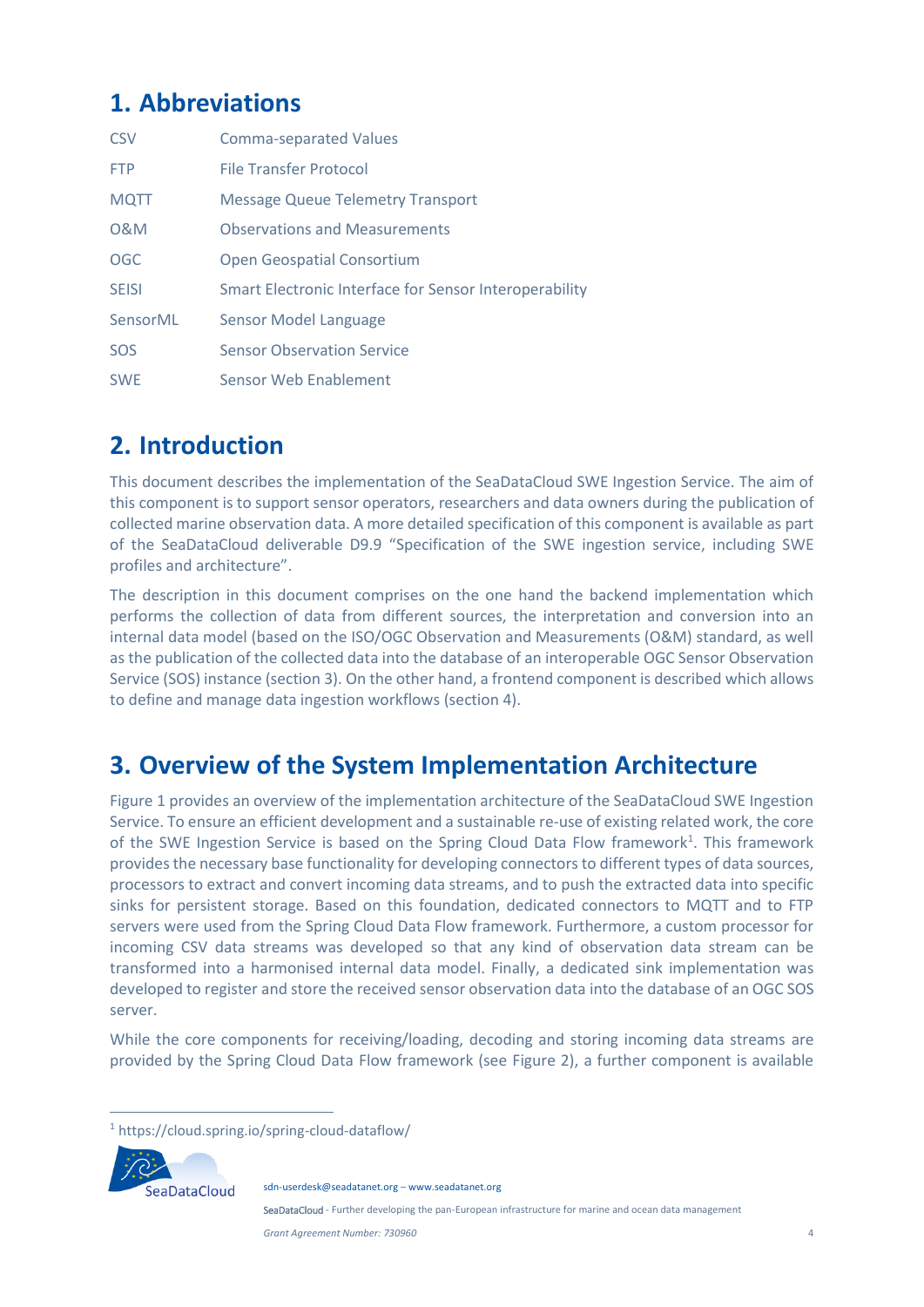that allows to compose data ingestion workflows by orchestrating and configuring the different elements of the Spring Cloud Data Flow server. This functionality has been developed as a dedicated component: The SWE Ingestion Command and Control server. This server also acts as entry point for the SWE Ingestion Service User Interface that provides users functionality to define and manage ingestion workflows.



#### <span id="page-4-0"></span>**Figure 1. Overview of the Implementation Architecture**

The implementation of the backend of the SWE Ingestion Service has been published as open source software via GitHub: [https://github.com/52North/SWE-Ingestion-Service.](https://github.com/52North/SWE-Ingestion-Service) The open source implementation of the user interface is described in sectio[n 4.](#page-5-0)

| $\bigcirc$ spring                                                                                                                                                                                                                                                                                         |                                                                                                                                                                                                                                                                                                                                                                                                                                                                            |      |                      |                 |            | Apps Runtime Streams Tasks Jobs Analytics About |  |
|-----------------------------------------------------------------------------------------------------------------------------------------------------------------------------------------------------------------------------------------------------------------------------------------------------------|----------------------------------------------------------------------------------------------------------------------------------------------------------------------------------------------------------------------------------------------------------------------------------------------------------------------------------------------------------------------------------------------------------------------------------------------------------------------------|------|----------------------|-----------------|------------|-------------------------------------------------|--|
| <b>Streams</b><br>Create a stream using text based input or the visual editor.<br><b>Definitions</b><br><b>Create Stream</b><br><b>CREATE STREAM</b><br><b>CLEAR</b><br>LAYOUT<br>source<br>➡ mqtt-source<br>processor<br>$\Box$ csv-processor<br>sink<br><b>¢⊫&gt;</b> db-sink<br>Q i⇒ log-sink<br>other | <b>AUTO LINK</b><br>GRID<br>1 mqtt-source-rabbit --url="tcp://nexos.dev.52north.org:1884" --topics=airmar-rinville-1   csv-processor --<br>sensormlurl="http://cnc:8082/cnc/api/streams/slcb9981c-1288-47a6-bc4e-70ccda9fd17e" --offering=AIRMAR-<br>RINVILLE-1/observations --sensor=AIRMAR-RINVILLE-1   db-sink --<br>sensormlurl="http://cnc:8082/cnc/api/streams/slcb9981c-1288-47a6-bc4e-70ccda9fd17e" --offering=AIRMAR-<br>➡ mqtt-source<br>$\lambda$ csv-processor |      | ⋔                    | 198%<br>db-sink |            | 용                                               |  |
| © 2017-2018 Pivotal Software, Inc.<br>All Rights Reserved                                                                                                                                                                                                                                                 | Project<br><b>Project Page</b>                                                                                                                                                                                                                                                                                                                                                                                                                                             | Docs | <b>Documentation</b> |                 | Need Help? | For questions + support:                        |  |

**Figure 2: Exemplary Visualisation of a Spring Data Cloud Workflow**

<span id="page-4-1"></span>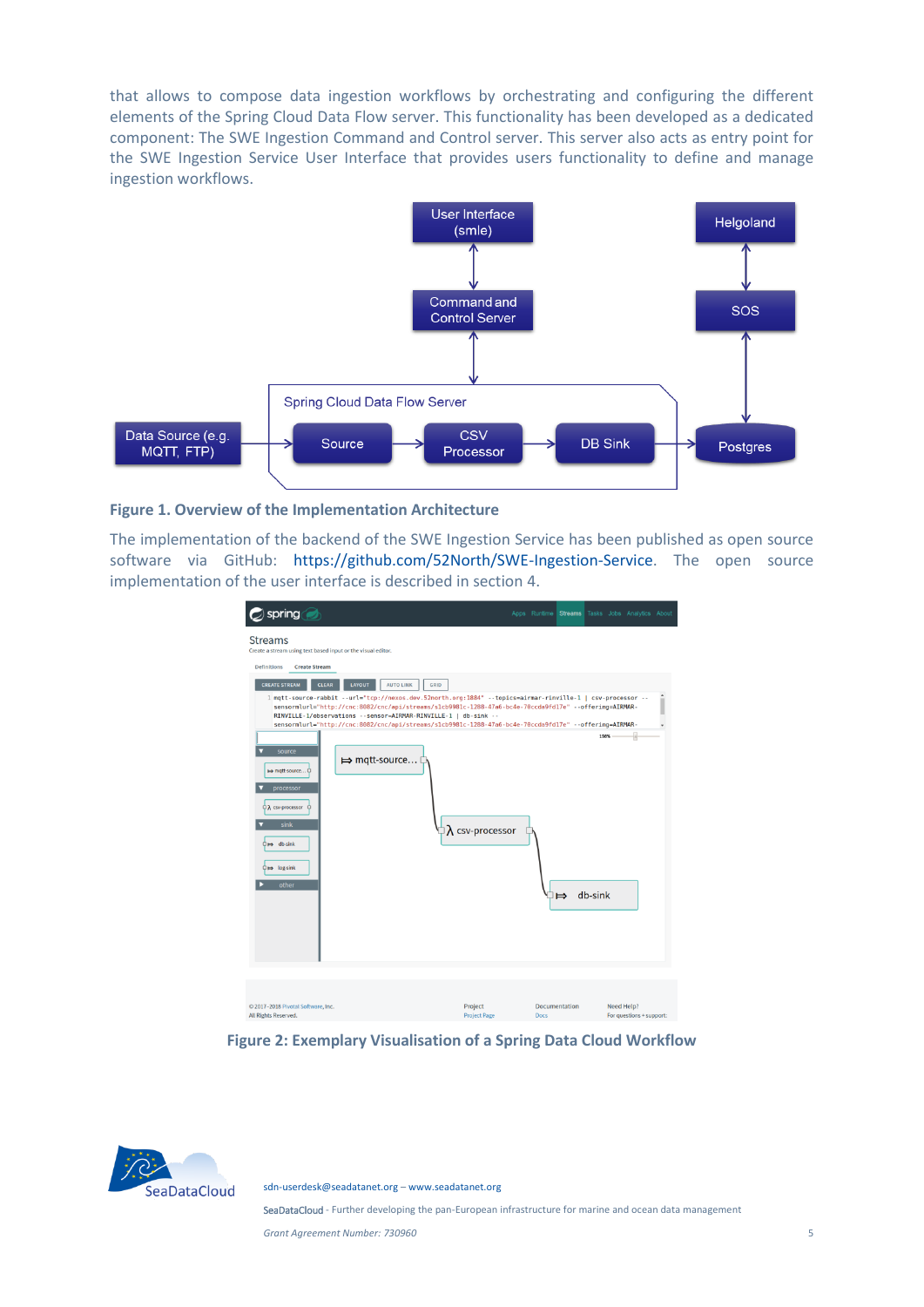#### <span id="page-5-0"></span>**4. User Interface**

Complementary to the backend components, a user interface has been developed based on the 52°North smle project, a generic open source SensorML editor that is an output of several previous research projects.

As part of SeaDataCloud several important enhancements were made to smle to provide the necessary functionality for creating (see [Figure 3\)](#page-5-1) and managing SWE Ingestion workflows. It provides a comprehensive user interface which interacts with the SWE Ingestion Command and Control server.

| Source<br><b>Description</b>                        | Common                            |
|-----------------------------------------------------|-----------------------------------|
| <b>CSV</b><br><b>Parameters</b><br><b>SOS Input</b> | <b>Ingestion Workflow Name</b>    |
| <b>Mapping</b><br><b>Outputs - Inputs</b>           | <b>Identification</b>             |
|                                                     | <b>FeatureOfInterest</b>          |
|                                                     | <b>Outputs</b>                    |
|                                                     | <b>Position</b>                   |
|                                                     | <b>Download</b><br><b>Publish</b> |

**Figure 3: View to create new SWE Ingestion Workflows**

<span id="page-5-1"></span>Specific attention was given to semantic interoperability by integrating the vocabulary servers operated by the SeaDataCloud partner BODC/NERC. Using a SPARQL endpoint, the user interface allows to search for terms and to include references to their definitions into ingestion workflows (see [Figure 4\)](#page-5-2).

| S)<br>Ir | <b>Swe Field</b>                                                  | $\times$ |
|----------|-------------------------------------------------------------------|----------|
|          | Name                                                              |          |
|          | AirTemperature                                                    |          |
|          | Unit of measure<br>Code                                           |          |
|          | degC                                                              |          |
|          | Href                                                              |          |
|          | http://vocab.nerc.ac.uk/collection/P06/current/UPAA/              |          |
|          | Title                                                             |          |
|          | <b>Degrees Celsius</b>                                            |          |
|          | Label                                                             |          |
|          | air temperature                                                   |          |
|          | <b>Description</b>                                                |          |
|          | Air temperature is the bulk temperature of the air, not the surfa |          |
|          | <b>Definition</b>                                                 |          |
|          | http://vocab.nerc.ac.uk/collection/B39/current/airtemp/           |          |
|          | <b>Select by Vocabulary</b>                                       |          |
|          | Close                                                             |          |

<span id="page-5-2"></span>**Figure 4: View for setting the Observed Properties of an incoming Data Stream**



[sdn-userdesk@seadatanet.org](mailto:sdn-userdesk@seadatanet.org) – [www.seadatanet.org](http://www.seadatanet.org/)

SeaDataCloud - Further developing the pan-European infrastructure for marine and ocean data management

*Grant Agreement Number: 730960* 6